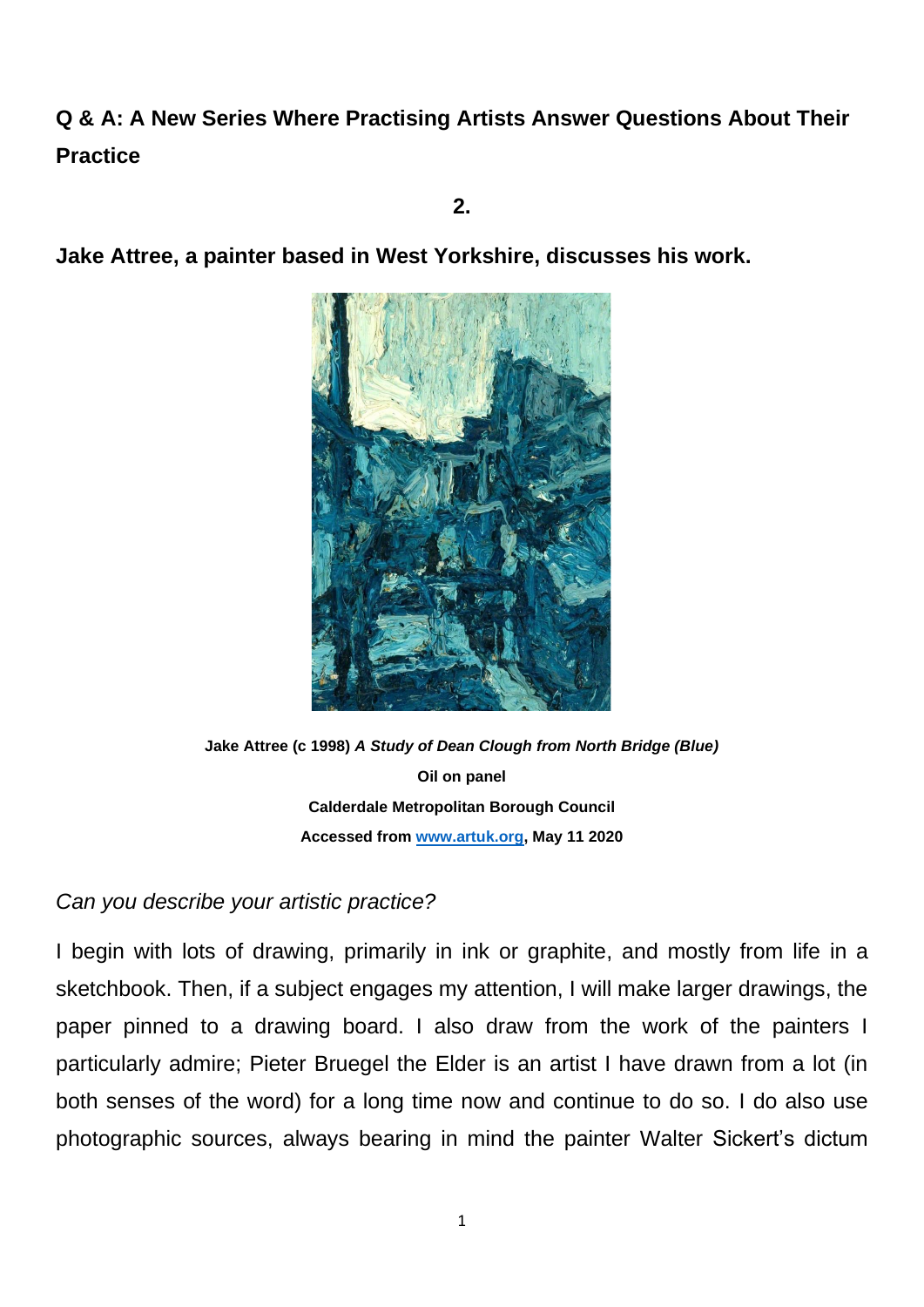that photography is rather like alcohol in that it is fine to use it so long as one is not completely dependent upon it.



Some of the drawings stand by themselves, some will lead on to oil paintings, my primary medium.

Others may become oil pastels, a medium I have worked with a great deal for a considerable number of years now.

[Left: Jake Attree (2020) *The Derwent at Malton,* oil pastel, by permission of the artist]

Some of the imagery might remain completely figurative, some become more abstract; whichever, they are both completely reliant on some empirical experience.

I feel the artist must be completely dependent on their sources and, at the same time, completely independent of them. My ambition is to make an image, be it an oil painting, oil pastel or drawing, that is completely independent of me, that has a life of its own, having new and previously unseen harmonies and logic. I have never yet managed to do that and probably never will, so I continue to try and, to quote from Samuel Beckett, to 'fail better'.

## *What started you off as an artist?*

After my mother's death, my sister and I were going through her effects; somehow a book my paternal grandmother had given to my sister was amongst them. As my sister leafed nostalgically through the book, it soon became evident that, as a small boy, I had drawn on every available blank space (my indulgent sister forgave me). A few pages in, I found I had made drawings of a recurring and disturbing dream I had been having. I was perhaps four at the time, so from my earliest years I was drawing things that had a deep emotional effect on me.

Also, when I was very young, my father would take me to the locks at Naburn, about four miles south of York; at the time this still had a working water mill. Or we would climb up onto York's Baile Hill, which I remember having a large rookery in the trees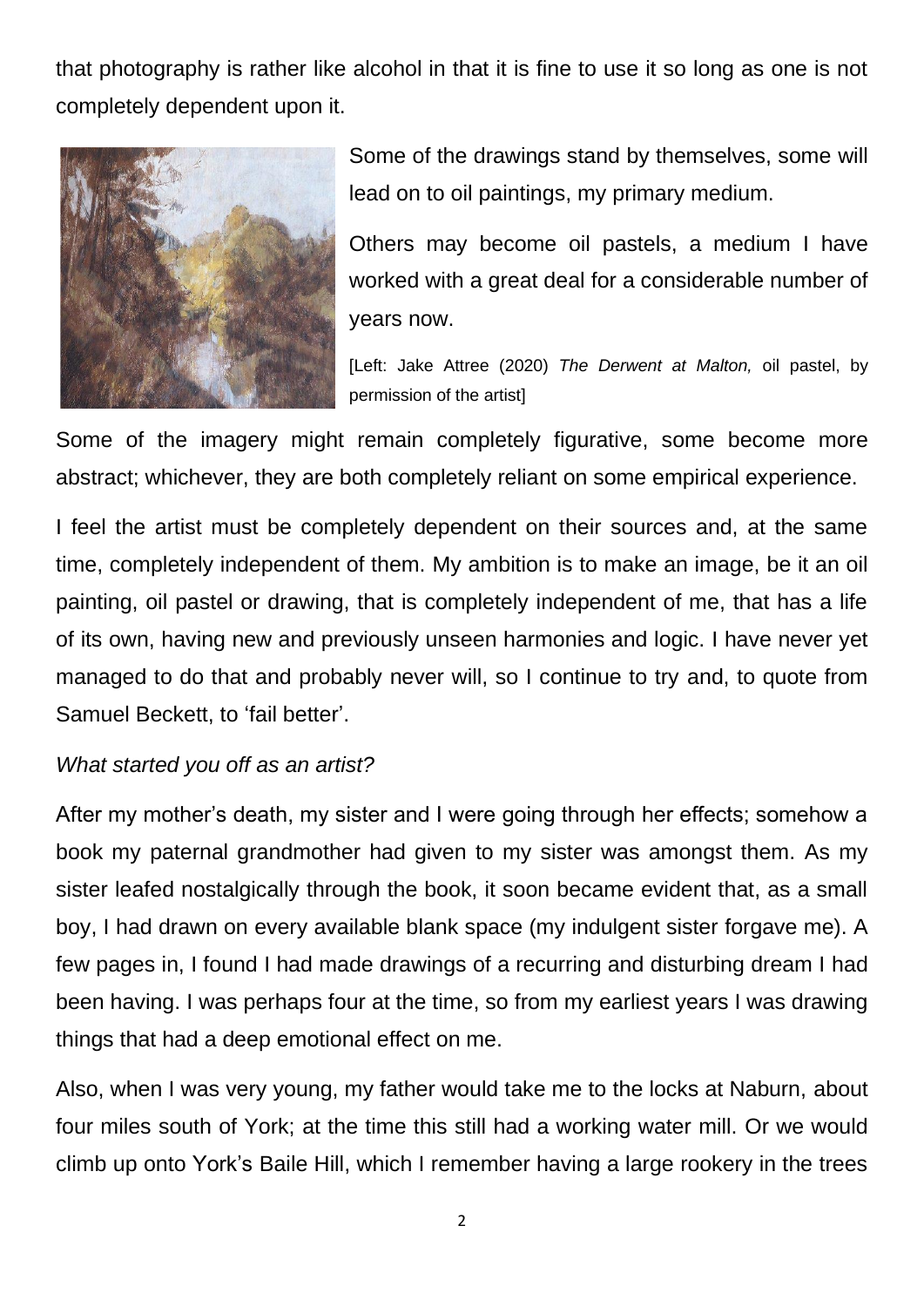covering the earthwork. Later, when I was about fourteen, the discovery through reproduction of the work of John Constable and Pieter Bruegel struck me with such force that I determined painting would be what I would do with my life. The water mill and locks at Naburn became my *Haywain*, and the experience of standing on Baile Hill with my father looking across York became my *Gloomy Day* from Bruegel's *Seasons* series.

#### *Who or what are your influences?*

As mentioned above, Constable and Bruegel have been a big influence on my work. Paul Cézanne has been a seminal influence, both formally and also as an example of how an artist should live their life. 'The man must remain obscure' he remarked, implying the work is what mattered, not who made it or any incidental facts about them.

If I think of all the painters who have influenced me, what they all have in common is a deeply felt formal restraint. While they are too numerous to mention them all, they include Gwen John, Giorgio Morandi, Paul Klee, Therese Oulton, Agnes Martin, and Brice Marden. David Bomberg, Frank Auerbach, and Leon Kossoff have been very influential too, but I find in my seventieth year that the earlier formative influences reassert themselves. I was also fortunate in having supportive teachers and tutors throughout my artistic education, to whom I am very grateful.

#### *How would you describe your recent work?*

Like many other artists, I return again and again to the same subjects, not because one feels comfortable with them but because previous attempts seem wholly inadequate or compromised, or both, and one is hoping to make the definitive version, which will of course never happen, so one continues, *ad infinitum*.

I am currently working on six transcriptions in oil pastel after Bruegel the Elder, having just completed thirteen oil pastels that will be used as illustrations to a collaboration with the poet, Michael Symmons Roberts. Michael's twelve stanzas and my oil pastels were inspired directly or indirectly by Bruegel's *Procession to*